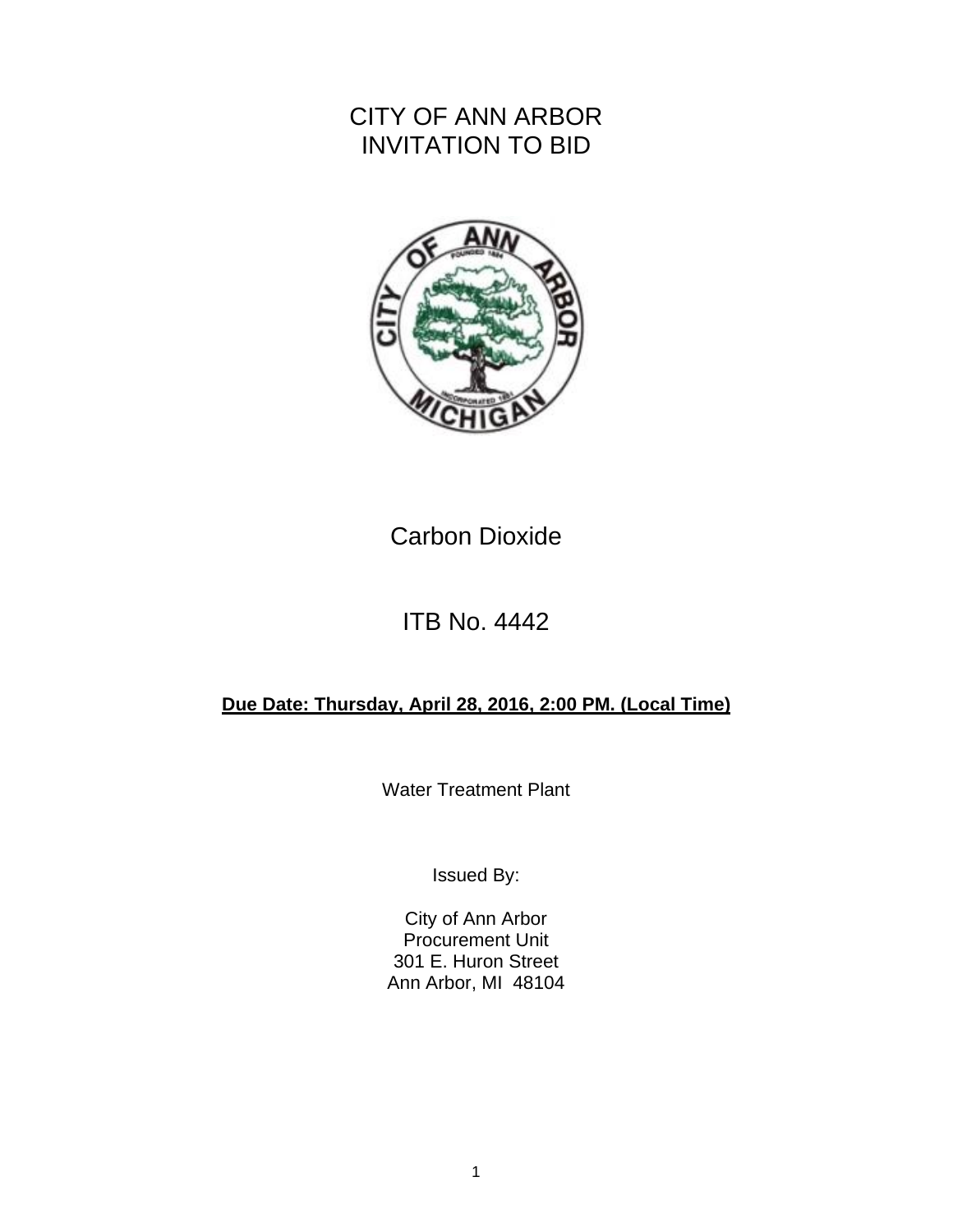# **TABLE OF CONTENTS**

| INSTRUCTIONS TO BIDDERS   | 3  |
|---------------------------|----|
| <b>INVITATION TO BID</b>  |    |
| <b>SPECIFICATIONS</b>     | 9  |
| <b>BID FORM</b>           | 12 |
| <b>GENERAL CONDITIONS</b> | 13 |

### **ATTACHMENTS**

*City of Ann Arbor Standard Purchase Order Terms and Conditions City of Ann Arbor Non-Discrimination Ordinance Declaration Form and Notice City of Ann Arbor Vendor Conflict of Interest Disclosure Form*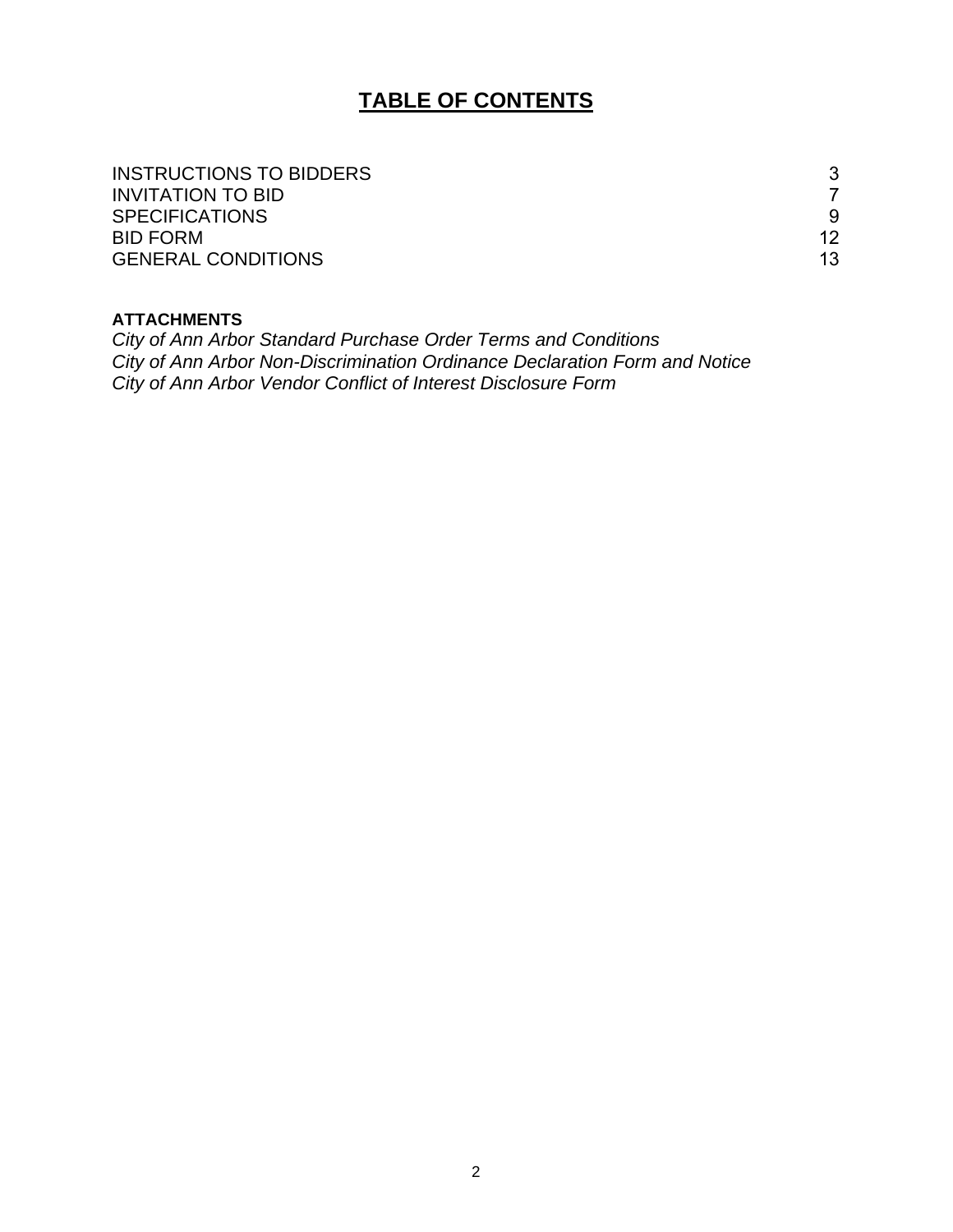# **INSTRUCTIONS TO BIDDERS**

## **General**

The City of Ann Arbor's Procurement Office is soliciting bids for the purchase of Carbon Dioxide  $(CO<sub>2</sub>)$  to be configured as specified in this document.

Any Bid which does not conform fully to these instructions may be rejected.

# Preparation of Bids

Bids should be prepared providing a straight-forward, concise description of the Bidder's ability to meet the requirements of the ITB. Bids shall be written in ink or typewritten. No erasures are permitted. Mistakes may be crossed out and corrected and must be initialed and dated in ink by the person signing the Bid.

Bids must be submitted on the "Bid Forms" provided with each blank properly filled in. If forms are not fully completed it may disqualify the bid. No alternative bid will be considered unless alternative bids are specifically requested. If alternatives are requested, any deviation from the specification must be fully described, in detail on the "Alternate" section of Bid form.

Each person signing the Bid certifies that he/she is the person in the Bidder's firm/organization responsible for the decision as to the fees being offered in the Bid and has not and will not participated in any action contrary to the terms of this provision.

# Questions or Clarification on ITB Specifications

All questions regarding this ITB shall be submitted via email. Emailed questions and inquires will be accepted from any and all prospective Bidders in accordance with the terms and conditions of the ITB.

All questions shall be due on or before **Monday, April 25, 2016 @ 10:00 a.m.** and should be addressed as follows:

Specification/Scope of Work questions emailed to lsanford@a2gov.org Bid Process and HR Compliance questions emailed to cspencer@a2gov.org

Any error, omissions or discrepancies in the specification discovered by a prospective contractor and/or service provider shall be brought to the attention of **Larry Sanford** at **lsanford@a2gov.org** after discovery as possible. Further, the contractor and/or service provide shall not be allowed to take advantage of errors, omissions or discrepancies in the specifications.

### Addenda

If it becomes necessary to revise any part of the ITB, notice of the Addendum will be posted to Michigan Inter-governmental Trade Network (MITN) www.mitn.info and/or City of Ann Arbor web site www.A2gov.org for all parties to download.

Each Bidder must in its Bid, to avoid any miscommunications, acknowledge all addenda which it has received, but the failure of a Bidder to receive, or acknowledge receipt of; any addenda shall not relieve the Bidder of the responsibility for complying with the terms thereof.

The City will not be bound by oral responses to inquiries or written responses other than written addenda.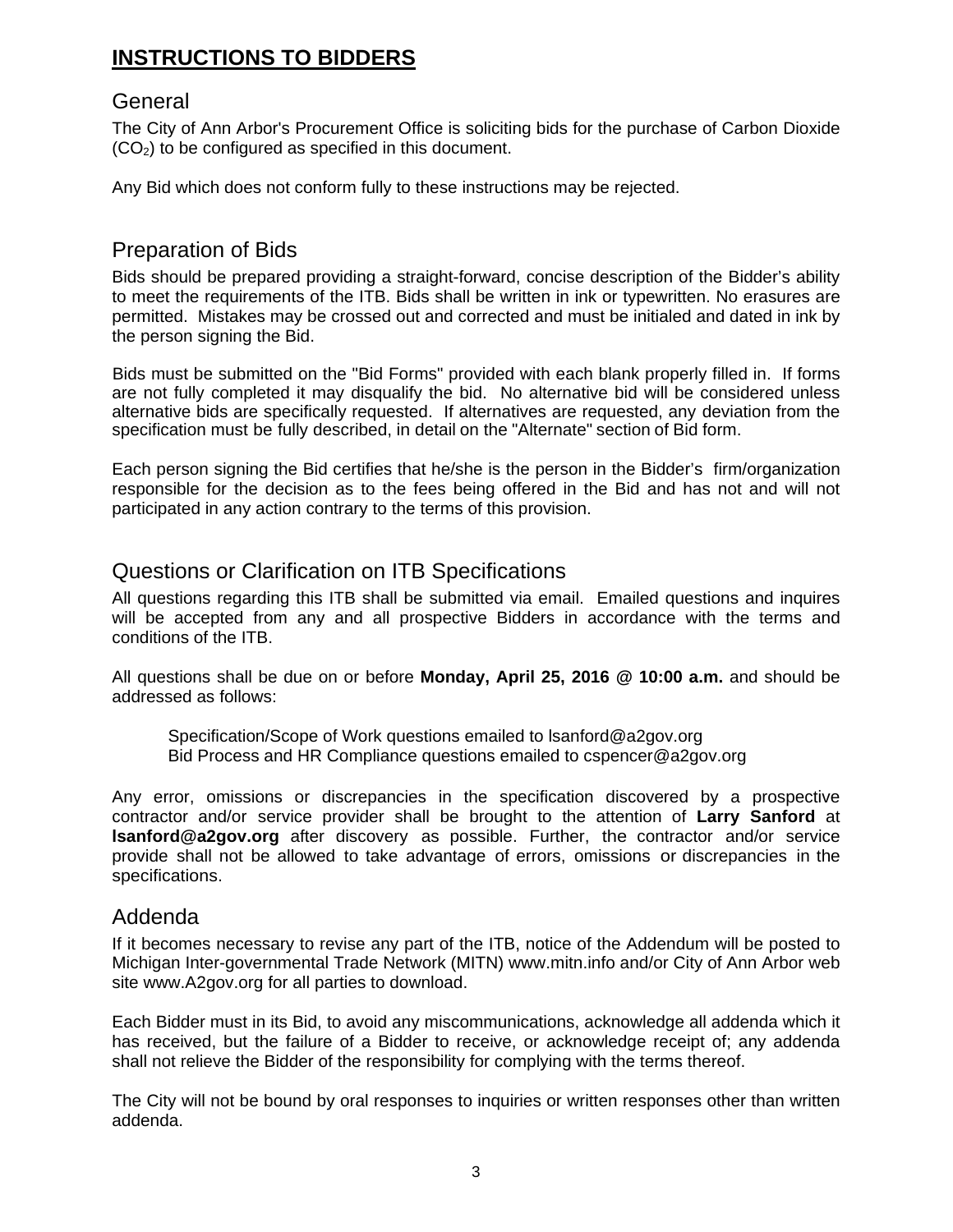# Bid Submission

All Bids are due and must be delivered to the City of Ann Arbor Procurement Unit on or before **Thursday, April 28, 2016 @ 2:00 a.m.** Bids submitted late or via oral, telephonic, telegraphic, electronic mail or facsimile **will not** be considered or accepted.

**Each Bidder must submit one (1) original Bid and one (1) Bid copy in a sealed envelope clearly marked: ITB No. 4442 – Carbon Dioxide.** 

#### **Bids must be addressed and delivered to:**

City of Ann Arbor Procurement Unit, c/o Customer Services, 1<sup>st</sup> Floor 301 East Huron Street P.O. Box 8647 Ann Arbor, MI 48107

All Bids received on or before the Due Date will be publicly opened and recorded immediately. No immediate decisions are rendered.

**The following forms provided within the ITB Document must be included in submitted bids at bid opening.** 

- **City of Ann Arbor Non-Discrimination Ordinance Declaration of Compliance**
- **Vendor Conflict of Interest Disclosure Form**

#### *Bids that fail to provide these completed forms listed above upon bid opening will be rejected as non-responsive and will not be considered for award.*

Hand delivered bids will be date/time stamped/signed by the Procurement Unit at the address above in order to be considered. Normal business hours are 9:00 a.m. to 3:00 p.m. Monday through Friday, excluding Holidays. The City will not be liable to any Bidder for any unforeseen circumstances, delivery or postal delays. Postmarking to the Due Date will not substitute for receipt of the Bid. Each Bidder is responsible for submission of their Bid.

Additional time for submission of bids past the stated due date and time will not be granted to a single Bidder; however, additional time may be granted to all Bidders when the City determines in its sole discretion that circumstances warrant it.

### Award

The City intends to award a Contract(s) to the lowest responsible Bidder(s). On multi-divisional contracts, separate divisions may be awarded to separate Bidders. The City may also utilize alternatives offered in the Bid Forms, if any, to determine the lowest responsible Bidder on each division, and award multiple divisions to a single Bidder, so that the lowest total cost is achieved for the City. For unit price bids, the Contract will be awarded based upon the unit prices and the lump sum prices stated by the bidder for the work items specified in the bid documents, with consideration given to any alternates selected by the City. If the City determines that the unit price for any item is materially different for the work item bid than either other bidders or the general market, the City, in its sole discretion, in addition to any other right it may have, may reject the bid as not responsible or non-conforming.

The acceptability of major subcontractors will be considered in determining if a Bidder is responsible. In comparing Bids, the City will give consideration to alternate Bids for items listed in the bid forms. All key staff and subcontractors are subject to the approval by the City.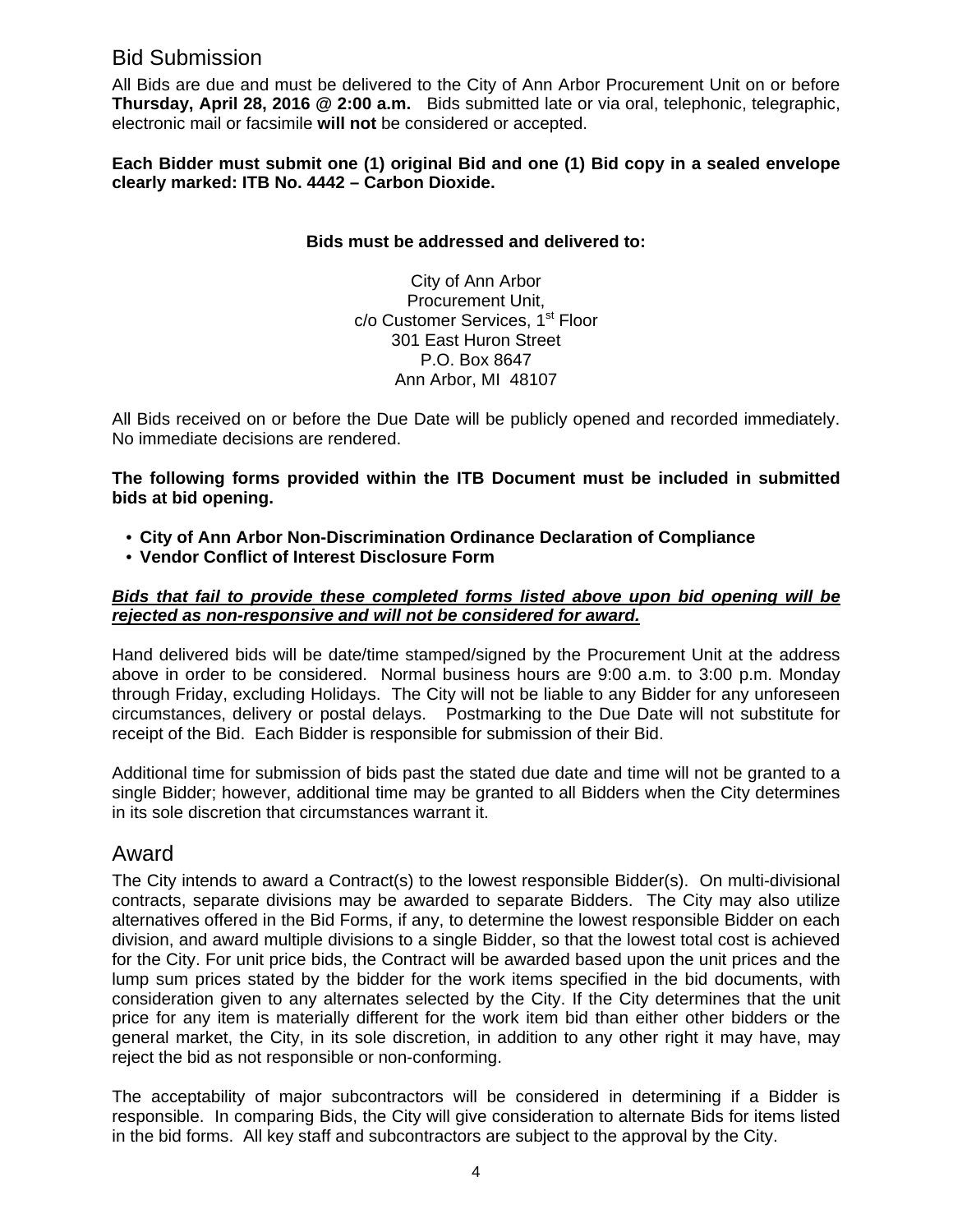# Official Documents

The City of Ann Arbor officially distributes bid documents from the Procurement Unit or through the Michigan Intergovernmental Trade Network (MITN). Copies of the bid documents obtained from any other source are not Official copies. Addenda and other bid information will only be posted to these official distribution sites. If you obtained City of Ann Arbor Bid documents from other sources, it is recommended that you register on www.MITN.info and obtain an official Bid.

# Taxes

Municipalities are exempt from Michigan State Sales and Federal Excise taxes. Do not include such taxes in the proposal figure. The City will furnish the successful bidder with tax exemption certificates when requested.

## Withdrawal of Bids

After the time of opening, no Bid may be withdrawn for the period of sixty (60) days specified in the Advertisement.

# Human Rights Information

All contractors proposing to do business with the City shall satisfy the contract compliance administrative policy adopted by the City Administrator in accordance with the Section 9:158 of the Ann Arbor City Code. Breach of the obligation not to discriminate shall be a material breach of the contract. Contractors are required to post a copy of Ann Arbor's Non-Discrimination Ordinance attached at all work locations where its employees provide services under a contract with the City.

# Conflict Of Interest Disclosure

The City of Ann Arbor Purchasing Policy requires that prospective Vendors complete a Conflict of Interest Disclosure form. A contract may not be awarded to the selected Vendor unless and until the Procurement Unit and the City Administrator have reviewed the Disclosure form and determined that no conflict exists under applicable federal, state, or local law or administrative regulation. Not every relationship or situation disclosed on the Disclosure Form may be a disqualifying conflict. Depending on applicable law and regulations, some contracts may awarded on the recommendation of the City Administrator after full disclosure, where such action is allowed by law, if demonstrated competitive pricing exists and/or it is determined the award is in the best interest of the City. A copy of the Vendor Conflict of Interest Disclosure Form is attached.

# **Debarment**

Submission of a Bid in response to this ITB is certification that the Bidder is not currently debarred, suspended, proposed for debarment, and declared ineligible or voluntarily excluded from participation in this transaction by any State or Federal departments or agency. Submission is also agreement that the City will be notified of any changes in this status.

# **Disclosures**

After bids are opened, all information in a submitter's bid is subjected to disclosure under the provisions of Michigan Public Act No. 442 of 1976, as amended (MCL 15.231 et seq.) known as the "Freedom of Information Act." The Freedom of Information Act also provides for the complete disclosure of contracts and attachments thereto except where specifically exempted.

# Bid Protest

All Bid protests must be in writing and filed with the Purchasing Agent within five (5) business days of the award action. The bidder must clearly state the reasons for the protest. If a bidder contacts a City Service Area/Unit and indicates a desire to protest an award, the Service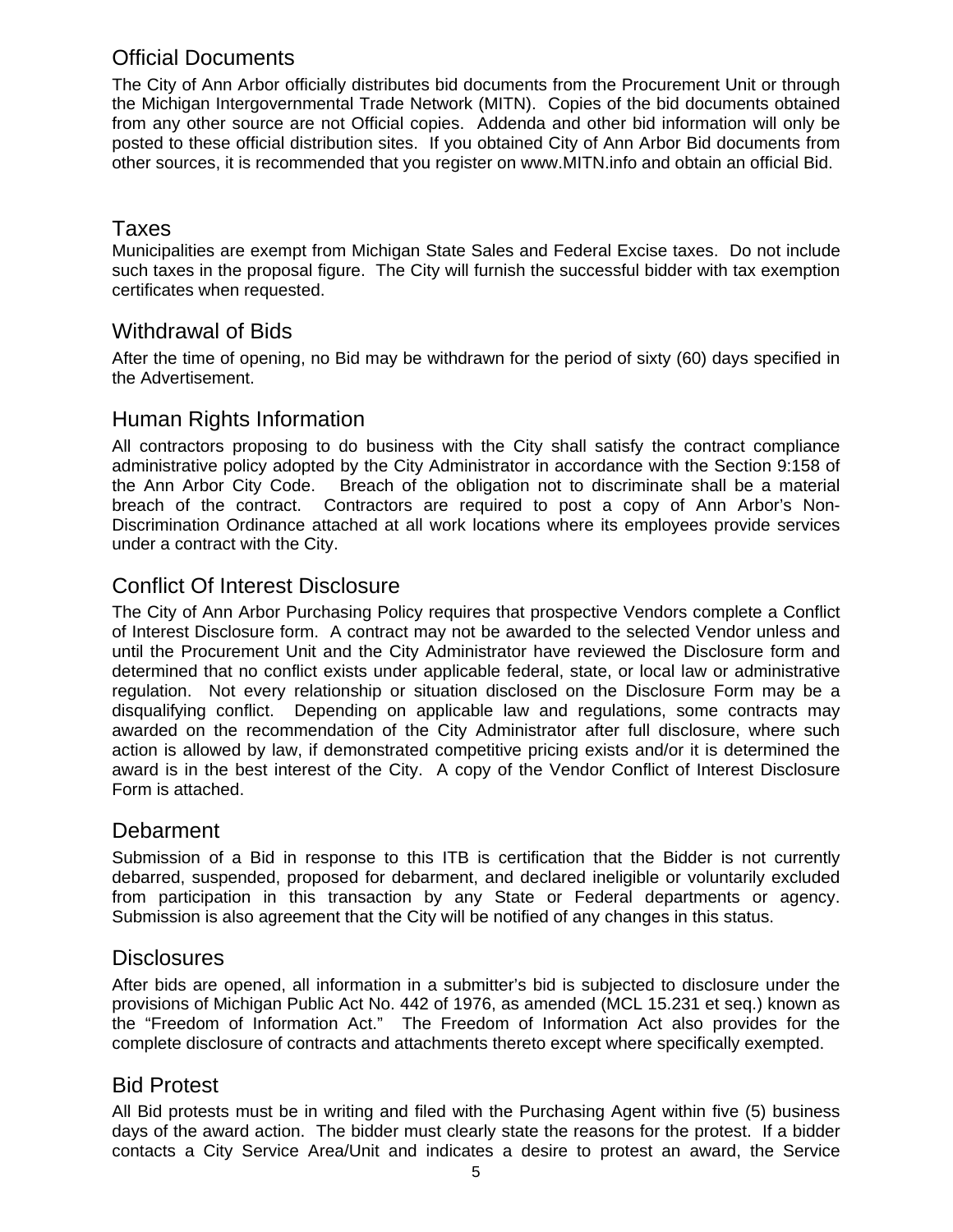Area/Unit shall refer the bidder to the Purchasing Agent. The Purchasing Agent will provide the bidder with the appropriate instructions for filing the protest. The protest shall be reviewed by the City Administrator or designee whose decision shall be final.

# Cost Liability

The City of Ann Arbor assumes no responsibility or liability for costs incurred by the Bidder prior to the execution of a contract with the City. By submitting a bid, a bidder agrees to bear all costs incurred or related to the preparation, submission and selection process for the bid.

# Reservation of Rights

The City of Ann Arbor reserves the right to accept any bid or alternative bid proposed in whole or in part, to reject any or all bids or alternatives bids in whole or in part and to waive irregularity and/or informalities in any bid and to make the award in any manner deemed in the best interest of the City.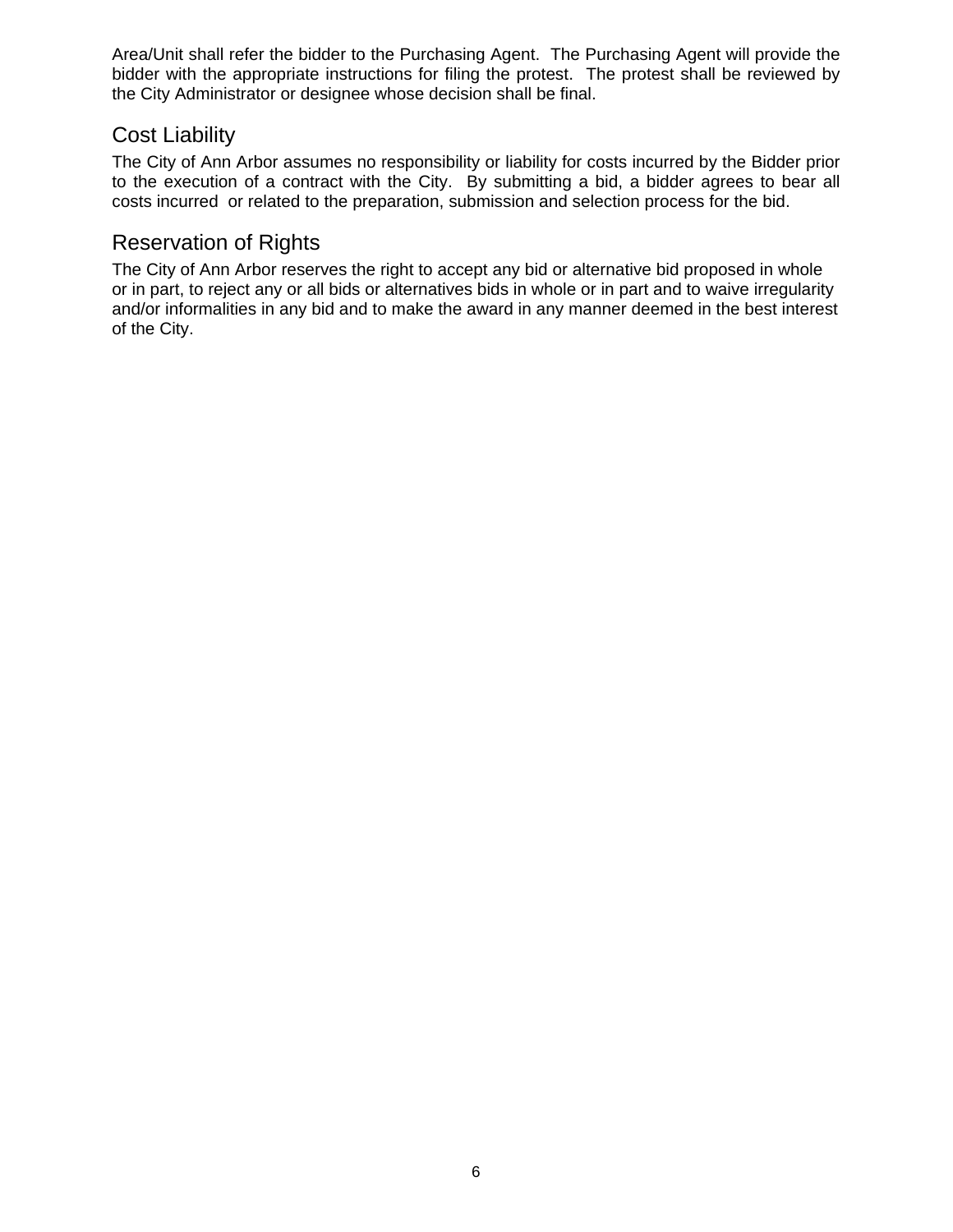# **INVITATION TO BID**

City of Ann Arbor Guy C. Larcom Municipal Building Ann Arbor, Michigan 48107

Ladies and Gentlemen:

The undersigned, as Bidder, declares that this Bid is made in good faith, without fraud or collusion with any person or persons bidding on the same Contract; that this Bidder has carefully read and examined the bid documents, including City Nondiscrimination requirements, Vendor Conflict of Interest Form, Instructions to Bidders, Bid Forms, Purchase Order Terms and Conditions, General Conditions, Detailed Specifications, and all Addenda, and understands them. The Bidder declares that it conducted a full investigation of the work proposed and is fully informed as to the nature of the work and the conditions relating to the work's performance.

The Bidder acknowledges that it has not received or relied upon any representations or warrants of any nature whatsoever from the City of Ann Arbor, its agents or employees, and that this Bid is based solely upon the Bidder's own independent business judgment.

In accordance with these bid documents, and Addenda numbered , the undersigned, as Bidder, proposes to perform at the sites in and/or around Ann Arbor, Michigan, all the work included herein for the amounts set forth in the Bid Forms.

The Bidder declares that it has become fully familiar with the liquidated damage clauses for completion times and for compliance with City Code Chapter 112, understands and agrees that the liquidated damages are for the non-quantifiable aspects of non-compliance and do not cover actual damages that may be shown and agrees that if awarded the Contract, all liquidated damage clauses form part of the Contract.

Bidder further agrees that the cited provisions of Chapter 14 and Chapter 23 form a part of this Contract.

The Bidder declares that it has become familiar with the City Conflict of Interest Disclosure Form and certifies that the statement contained therein is true and correct.

In submitting this Bid, it is understood that the right is reserved by the City to accept any Bid, to reject any or all Bids, to waive irregularities and/or informalities in any Bid, and to make the award in any manner the City believes to be in its best interest.

SIGNED THIS DAY OF , 2016.

\_\_\_\_\_\_\_\_\_\_\_\_\_\_\_\_\_\_\_\_\_\_\_\_\_ \_\_\_\_\_\_\_\_\_\_\_\_\_\_\_\_\_\_\_\_\_\_\_\_\_\_\_

\_\_\_\_\_\_\_\_\_\_\_\_\_\_\_\_\_\_\_\_\_\_\_\_\_ \_\_\_\_\_\_\_\_\_\_\_\_\_\_\_\_\_\_\_\_\_\_\_\_\_\_\_ Bidder's Name **Authorized Signature of Bidder** 

Official Address (Print Name of Signer Above)

\_\_\_\_\_\_\_\_\_\_\_\_\_\_\_\_\_\_\_\_\_\_\_\_\_ \_\_\_\_\_\_\_\_\_\_\_\_\_\_\_\_\_\_\_\_\_\_\_\_\_\_\_

Telephone Number Email Address for Award Notice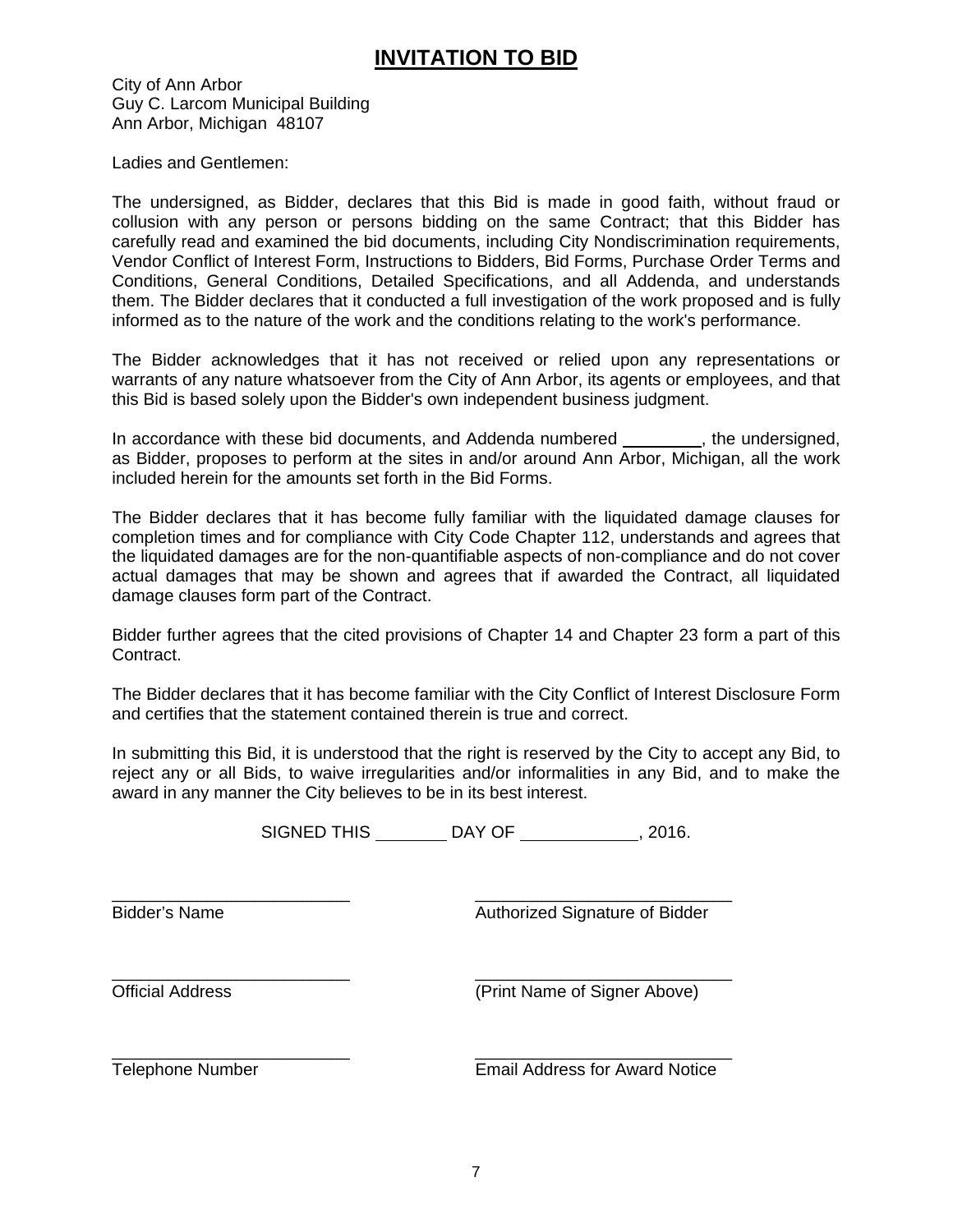# **LEGAL STATUS OF BIDDER**

(The Bidder shall fill out the appropriate form and strike out the other three.)

Bidder declares that it is:

\* A corporation organized and doing business under the laws of the State of

|            | for whom | bearing the office                                               |
|------------|----------|------------------------------------------------------------------|
| title of   |          | whose signature is affixed to this Bid, is authorized to execute |
| contracts. |          |                                                                  |

#### **NOTE: If not incorporated in Michigan, please attach the corporation's Certificate of Authority**

• A limited liability company doing business under the laws of the State of \_\_\_\_\_\_\_\_\_, whom  $\frac{1}{2}$   $\frac{1}{2}$   $\frac{1}{2}$   $\frac{1}{2}$   $\frac{1}{2}$   $\frac{1}{2}$   $\frac{1}{2}$   $\frac{1}{2}$   $\frac{1}{2}$   $\frac{1}{2}$   $\frac{1}{2}$   $\frac{1}{2}$   $\frac{1}{2}$   $\frac{1}{2}$   $\frac{1}{2}$   $\frac{1}{2}$   $\frac{1}{2}$   $\frac{1}{2}$   $\frac{1}{2}$   $\frac{1}{2}$   $\frac{1}{2}$   $\frac{1}{$ whose signature is affixed to this proposal, is authorized to execute contract on behalf of the LLC.

\* A partnership, organized under the laws of the state of \_\_\_\_\_\_\_\_\_\_\_\_\_ and filed in the county of \_\_\_\_\_\_\_\_\_\_\_\_\_, whose members are (list all members and the street and mailing address of each) (attach separate sheet if necessary):

\_\_\_\_\_\_\_\_\_\_\_\_\_\_\_\_\_\_\_\_\_\_\_\_\_\_\_\_\_\_\_\_\_\_\_\_\_\_\_\_\_\_\_\_\_\_\_\_\_\_\_\_\_\_\_\_\_\_\_\_\_\_\_\_\_\_\_\_\_\_\_\_\_\_\_\_ \_\_\_\_\_\_\_\_\_\_\_\_\_\_\_\_\_\_\_\_\_\_\_\_\_\_\_\_\_\_\_\_\_\_\_\_\_\_\_\_\_\_\_\_\_\_\_\_\_\_\_\_\_\_\_\_\_\_\_\_\_\_\_\_\_\_\_\_\_\_\_\_\_\_\_\_ \_\_\_\_\_\_\_\_\_\_\_\_\_\_\_\_\_\_\_\_\_\_\_\_\_\_\_\_\_\_\_\_\_\_\_\_\_\_\_\_\_\_\_\_\_\_\_\_\_\_\_\_\_\_\_\_\_\_\_\_\_\_\_\_\_\_\_\_\_\_\_\_\_\_\_\_ \_\_\_\_\_\_\_\_\_\_\_\_\_\_\_\_\_\_\_\_\_\_\_\_\_\_\_\_\_\_\_\_\_\_\_\_\_\_\_\_\_\_\_\_\_\_\_\_\_\_\_\_\_\_\_\_\_\_\_\_\_\_\_\_\_\_\_\_\_\_\_\_\_\_\_\_

(initial here)

\* An individual, whose signature with address, is affixed to this Bid:

| <b>Authorized Official</b> |  |
|----------------------------|--|
|                            |  |
|                            |  |
|                            |  |
|                            |  |
|                            |  |
|                            |  |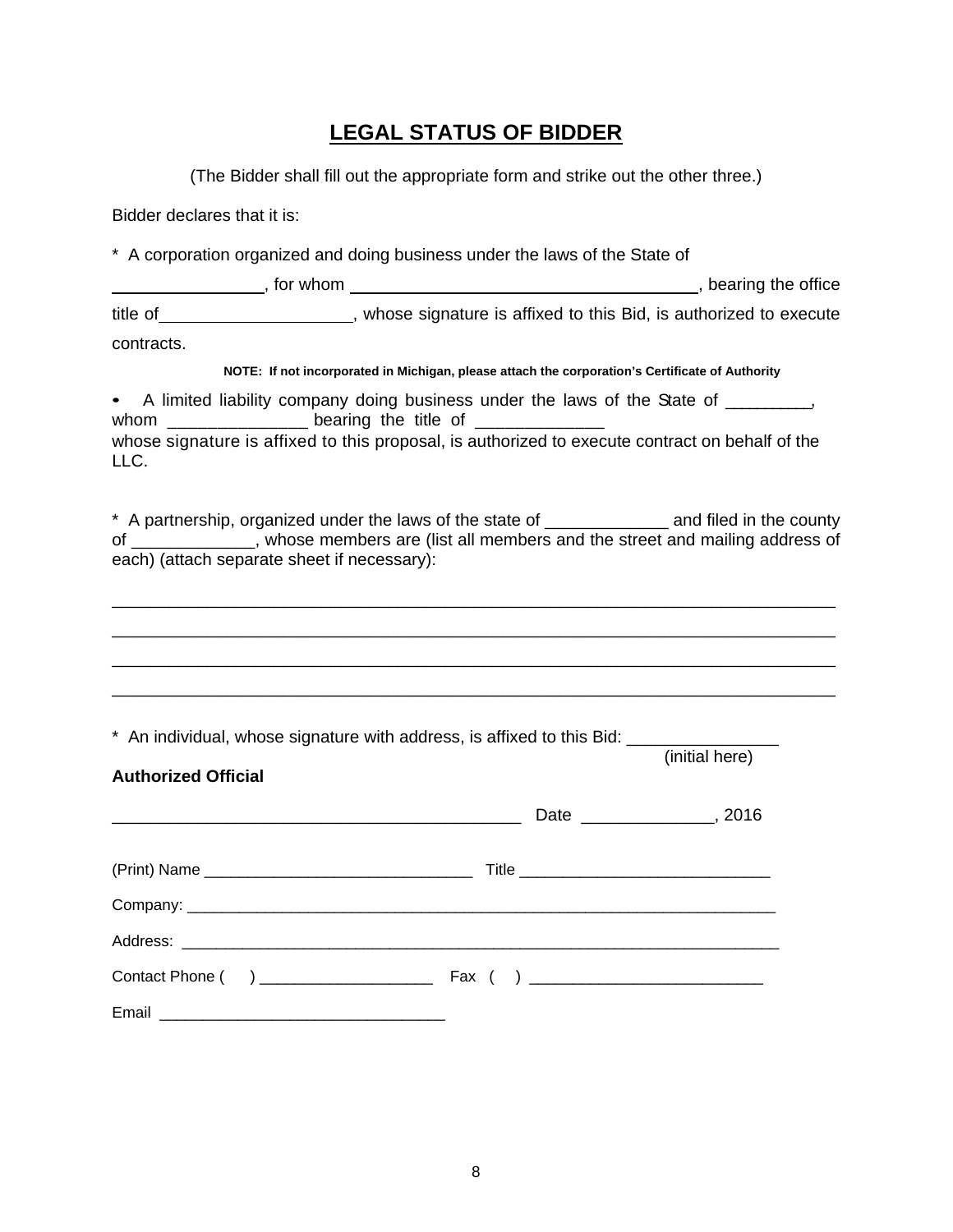# **SPECIFICATIONS**

#### **CITY OF ANN ARBOR STANDARD SPECIFICATIONS FOR CARBON DIOXIDE**

*This standard pertains to carbon dioxide (CO<sub>2</sub>) for use in recarbonation and pH adjustment in the treatment of municipal water supplies.*

### **PART 1: General Information**

#### **Part 1.1 Definitions**

The following definitions shall apply in this standard:

*Manufacturer: Any party that produces carbon dioxide as covered by this standard*.

*Purchaser: Any party that enters into a contract, either written or verbal, to purchase carbon dioxide in accordance with the provisions of this standard.*

*Vendor: Any party that enters into a contract, either written or verbal, to supply carbon dioxide for purchase in accordance with this standard.*

#### **Part 1.2 Affidavit of Compliance**

The purchaser requires: (1) an affidavit from the manufacturer or vendor that the carbon dioxide furnished under the purchaser's orders meets or exceeds the specifications of this standard; (2) an affidavit affirming that the carbon dioxide conforms to ANSI/NSF Standard 60.

### **Part 1.3 Rejection**

*Notice of Nonconformance*. If the carbon dioxide does not meet the requirements of this standard, a notice of nonconformance shall be provided by the purchaser to the vendor within 10 working days of receipt of the shipment at its point of destination. The results of the purchaser's test shall prevail unless the vendor notifies the purchaser within five working days of receipt of the notice of nonconformance that a retest is desired. On receipt of the request for a retest, the purchaser shall forward to the vendor one of the sealed samples taken in accordance to section 4 of this standard. In the event that the retest results do not agree with the test results of the purchaser, the other sealed sample shall be forwarded to a referee laboratory agreed upon by both parties for analysis. The results of the referee laboratory's analysis shall be considered final. If the shipment is found to be in compliance with this standard, then the cost of the referee laboratory shall be assumed by the purchaser. If the shipment is found not to meet the specifications of this standard, the cost of the referee laboratory shall be assumed by the vendor.

If the material delivered is found to not meet the requirements of this standard, the responsibility of removal from the point of destination shall fall wholly on the vendor. An exception to this point may be made if a price adjustment is made between the vendor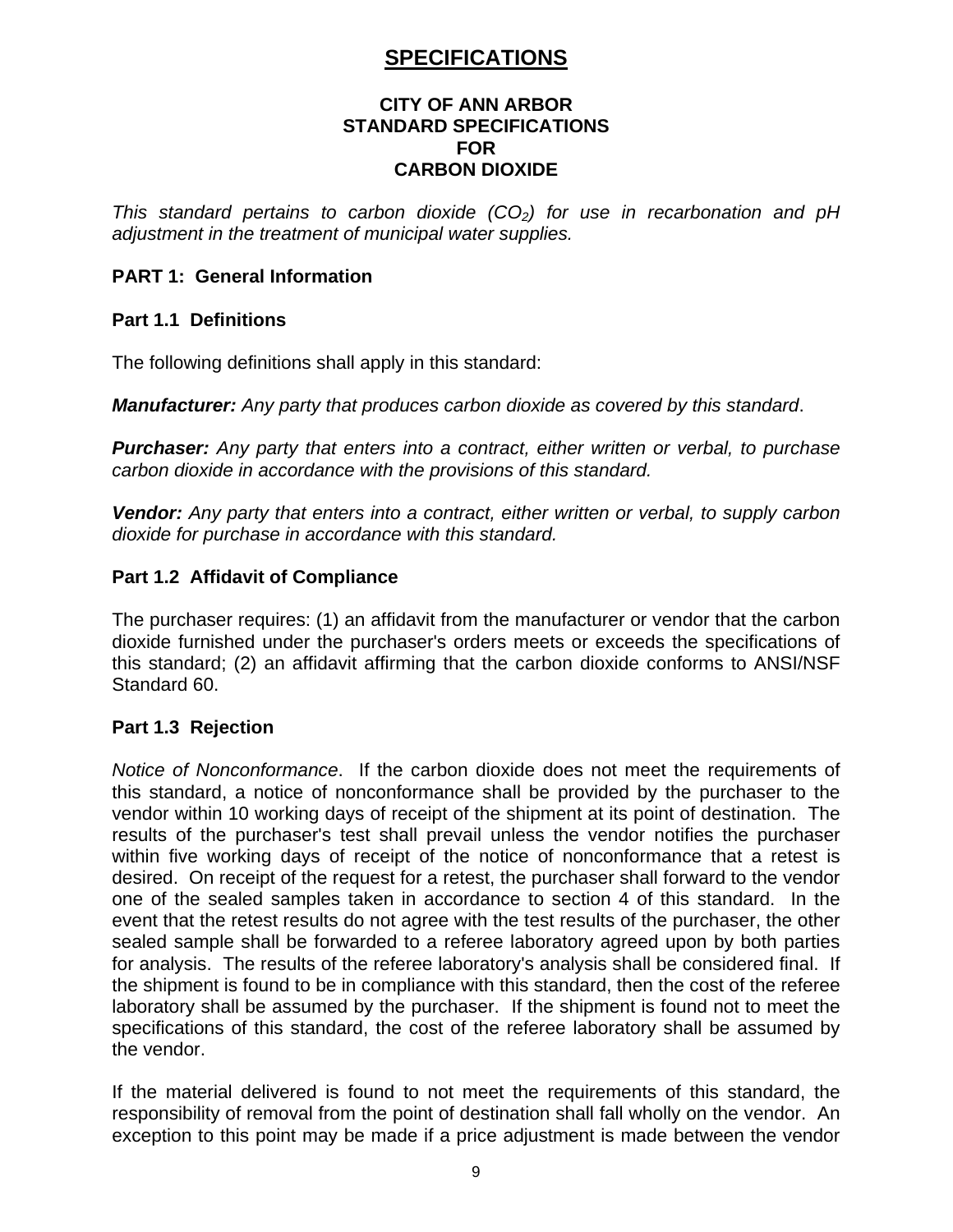and the purchaser.

## **PART 2: Specifications**

### **Part 2.1 Description**

Carbon dioxide gas is a colorless, odorless and tasteless gas that forms a very weak acid, carbonic acid, upon addition to water.

### **Part 2.2 Physical Requirements**

Carbon dioxide is colorless gas weighing 1.977  $g/L$  at  $0^{\circ}$  C and at a pressure of 760 mm of Hg, which creates the characteristic olfactory sensation.

### **Part 2.3 Chemical Requirements**

Commercial carbon dioxide suitable for use in the treatment of potable water supplies shall have a carbon dioxide content of at least 99.5 percent by weight. Carbon dioxide of 99.5 percent purity by weight shall correspond to Quality Verification Level (QVL) H.

### **Part 2.3 Impurities**

The carbon dioxide in accordance with this standard shall contain no soluble inorganic or organic substances in quantities capable of producing deleterious or injurious effects on the health of those consuming water or that would otherwise render the water that has been treated properly with carbon dioxide unfit for public use. The carbon dioxide shall not impart to the water at its rate of feed any contaminants that would cause the established drinking water standards to be exceeded when combined with the concentration of contaminants already present in the water to be treated.

The water content of the liquid carbon dioxide shall not exceed 200 ppm  $(v/v)$ ,  $-36^0$ F dew point) at the time of delivery.

The non-volatile residues of the carbon dioxide shall not exceed 10 ppm.

All other contaminants should not exceed those as stipulated in Table 1 of AWWA B510-12.

Carbon dioxide is a direct additive used in the treatment of potable water. This material shall be certified as suitable for contact with or treatment of drinking water by an accredited certification organization in accordance with ANSI/NSF Standard 60, Drinking Water Treatment Chemicals-Health Effects.

### **PART 3: Delivery**

### **Part 3.1 Marking**

All shipment containers, cylinders or bulk, shall have markings, tags, labels, or serial numbers as required by the United States Department of Transportation (USDOT).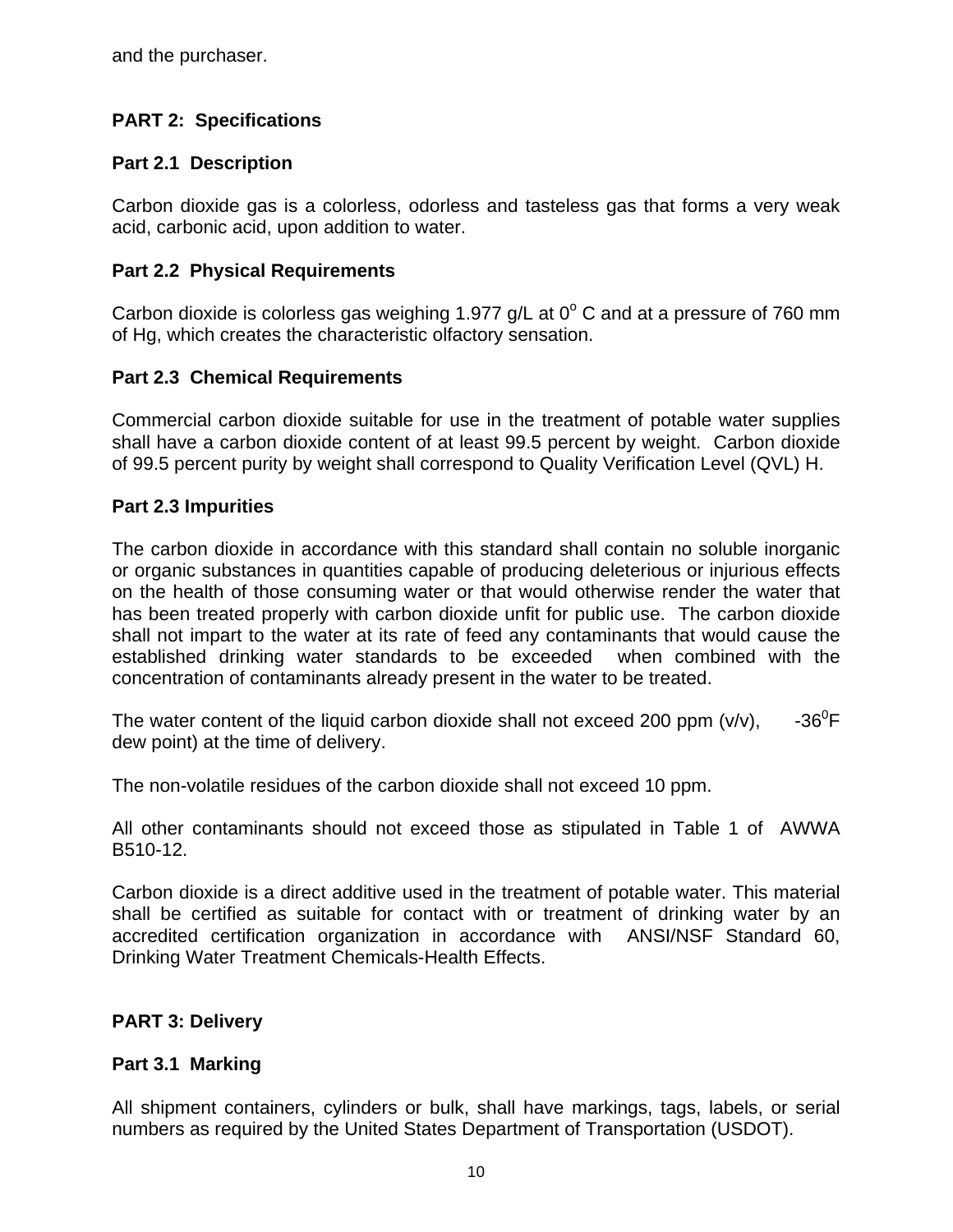## **Part 3.2 Shipping**

Bulk shipments shall be accompanied by weight certificates from certified weighers. In lieu of weight certificates, certified liquid meter tickets are acceptable.

### **PART 4: Verification**

### **Part 4.1 Sampling**

Samples shall be taken at the point of destination, in accordance to AWWAB510-00, or by another sampling protocol as mutually agreed upon by both the vendor and the purchaser

### **Part 4.2 Testing Procedures**

All testing shall be done in accordance to the most current and applicable AWWA standard for carbon dioxide. It may be unnecessary to test for certain impurities, depending on the method of manufacturing used by the manufacturer. The following is a partial list of chemical and physical characteristics that may be tested for:

- **1. Purity**
- **2. Water content**
- **3. Total hydrocarbon content**
- **4. Oxygen content**
- **5. Carbon monoxide content**
- **6. Hydrogen Sulfide content**
- **7. Nitrogen oxides content**
- **8. Ammonia content**
- **9. Sulfur dioxide content**
- **10. Carbonyl sulfide content**
- **11. Non-volatile residues content**
- **12. Odor (indirect testing procedure)**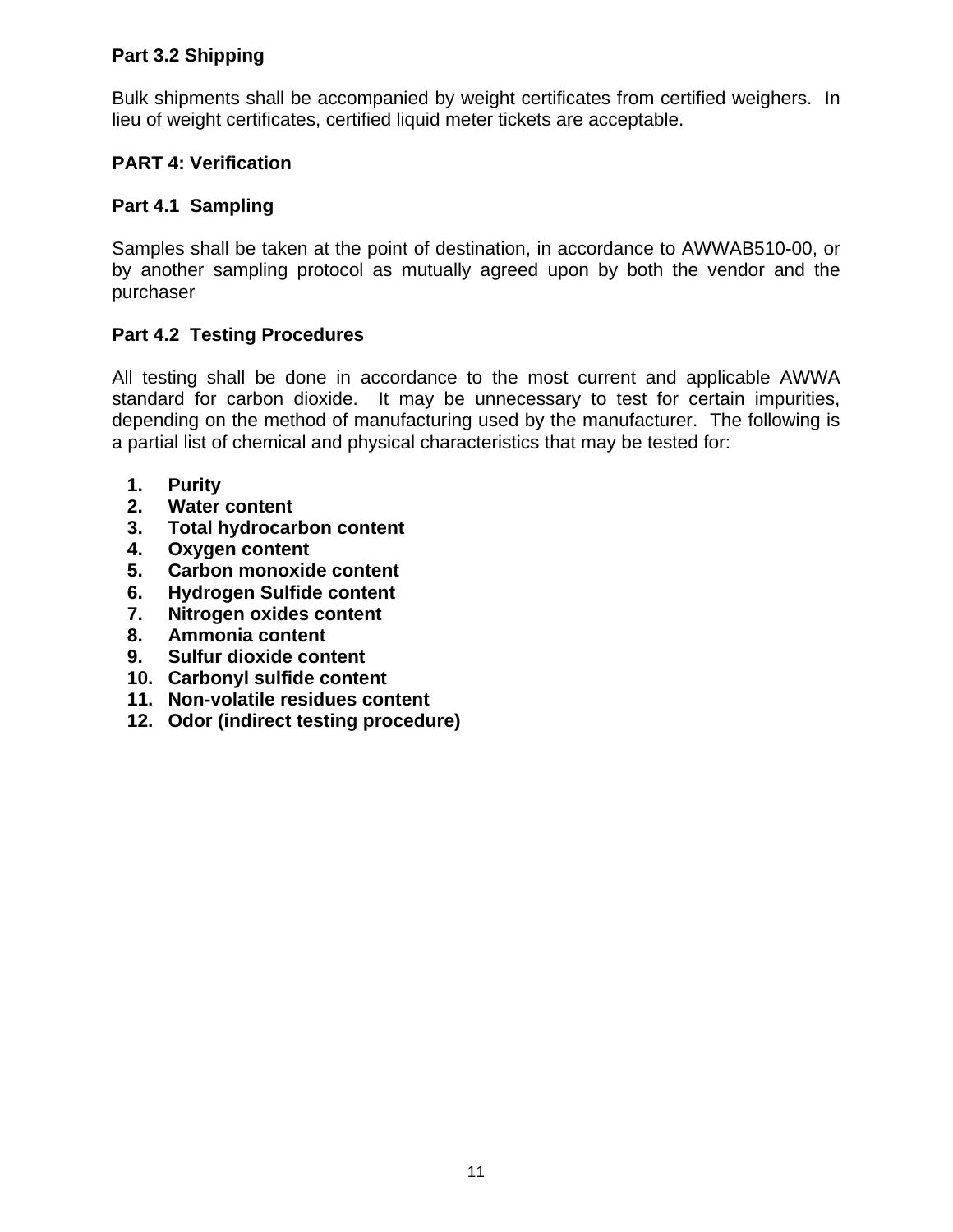# **BID FORM**

Vendor et al. 2008. In the set of the set of the set of the set of the set of the set of the set of the set of the set of the set of the set of the set of the set of the set of the set of the set of the set of the set of t

#### ITEM NO. 1 CARBON DIOXIDE

| <b>QUANTITY - APPROXIMATE 560 TON</b> | <b>PRICE</b> |     |
|---------------------------------------|--------------|-----|
| <b>CARBON DIOXIDE</b>                 |              | TON |
| <b>FREIGHT</b>                        |              | TON |
| <b>TOTAL DELIVERED COST</b>           |              | TON |

Please indicate surcharges, and any other additional freight charges such as that assessed for "**Frost Law"** load restrictions appropriately.

Additional freight costs during Road Weight Restrictions: \$\_\_\_\_\_\_\_ TON.

ALL SHIPMENTS WILL BE F.O.B. DESTINATION, FREIGHT PREPAID.

\_\_\_\_\_\_\_\_\_\_\_\_\_\_\_\_\_\_\_\_\_\_\_\_\_\_\_\_\_\_\_\_\_\_\_\_\_\_\_\_\_\_\_\_\_\_\_\_\_\_\_\_\_\_\_\_\_\_\_\_\_\_\_\_\_

\_\_\_\_\_\_\_\_\_\_\_\_\_\_\_\_\_\_\_\_\_\_\_\_\_\_\_\_\_\_\_\_\_\_\_\_\_\_\_\_\_\_\_\_\_\_\_\_\_\_\_\_\_\_\_\_\_\_\_\_\_\_\_\_\_.

Contractor shall be responsible for transferring the product from transport vehicle to the City of Ann Arbor storage vessel. Bidder shall specify minimum shipping amount if any:

**INVOICE TERMS:** Discount of W<sub>8</sub> or \$ Will be allowed for payment of invoice thirty (30) days from day of delivery and acceptance.

MONITORING: The successful Provider may provide a telemetry device(s) for tank monitoring that provides data to the Provider on tank level, so that ordering product is unnecessary and resupply is managed by the supplier according to the needs of the Water Treatment Plant. This device (these devices) will be at no cost to the City of Ann Arbor.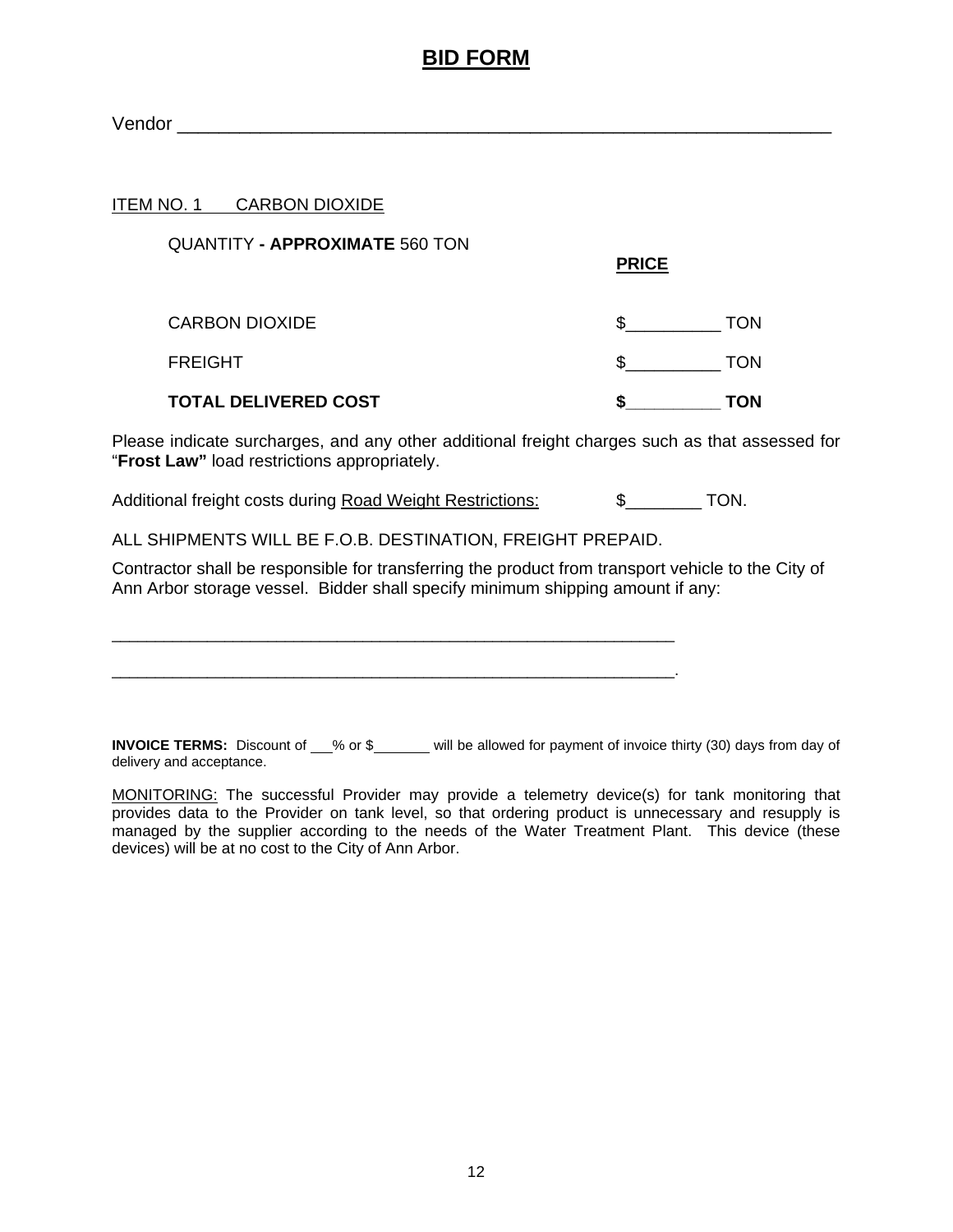# **GENERAL CONDITIONS**

#### ESTIMATED QUANTITIES

Quantities stated are estimated and not guaranteed. The quantities stated will be used for award purposes only but were based up an average of actual usage for seasonal requirements.

#### **DELIVERY**

Materials are F.O.B. delivered, freight paid, to the City of Ann Arbor Water Treatment Plant unless the City elects to pick up the materials at bidder's location.

#### APPROVED ALTERNATES

The City's designated representative will review all items submitted for consideration as approved alternates. Their decision as to acceptability will be deemed in the City of Ann Arbor's best interest and will be final.

#### SAFETY DATA SHEET

A "Safety Data Sheet" is required, where applicable, in compliance with the MIOSHA "Right to Know" law and in GHS/ US Hazcom 2012 format. Please include a copy of any relevant SDS at the time of bid submission.

#### DOWN PAYMENTS

Any bid proposal submitted which requires a down payment or prepayment of any kind prior to delivery and acceptance of the item, as being in conformance with the specifications will not be considered for award.

#### PURCHASE ORDER

After the Ann Arbor City Council has approved the award, the successful bidder will be issued a purchase order from the City of Ann Arbor, which will create a bilateral contract between the City and the successful bidder. The purchase order shall commit the bidder to perform the contract in accordance with the specifications and the terms and conditions of the purchase order. A separate contract document will not be issued.

The terms and conditions of the Purchase Order are provided herein.

#### CONTRACT TERM

One (1) year period, to start approximately July 1, 2016 through June 30, 2017**.** The proposed agreement may be renewed for three (3) additional one (1) year periods, provided that by 90 days prior to end of the contract both parties agree to an extension under the same terms and conditions as exist in the current contract. No further renewals shall be made.

#### CONTRACT TERMINATION

The City of Ann Arbor reserves the right to terminate the contract upon 30 days written notice for any reason deemed to be in its best interest. For performance related issues, the City designated representative will be solely responsible for determining acceptable performance levels. His/her decision will be deemed in the City of Ann Arbor's best interest and will be final.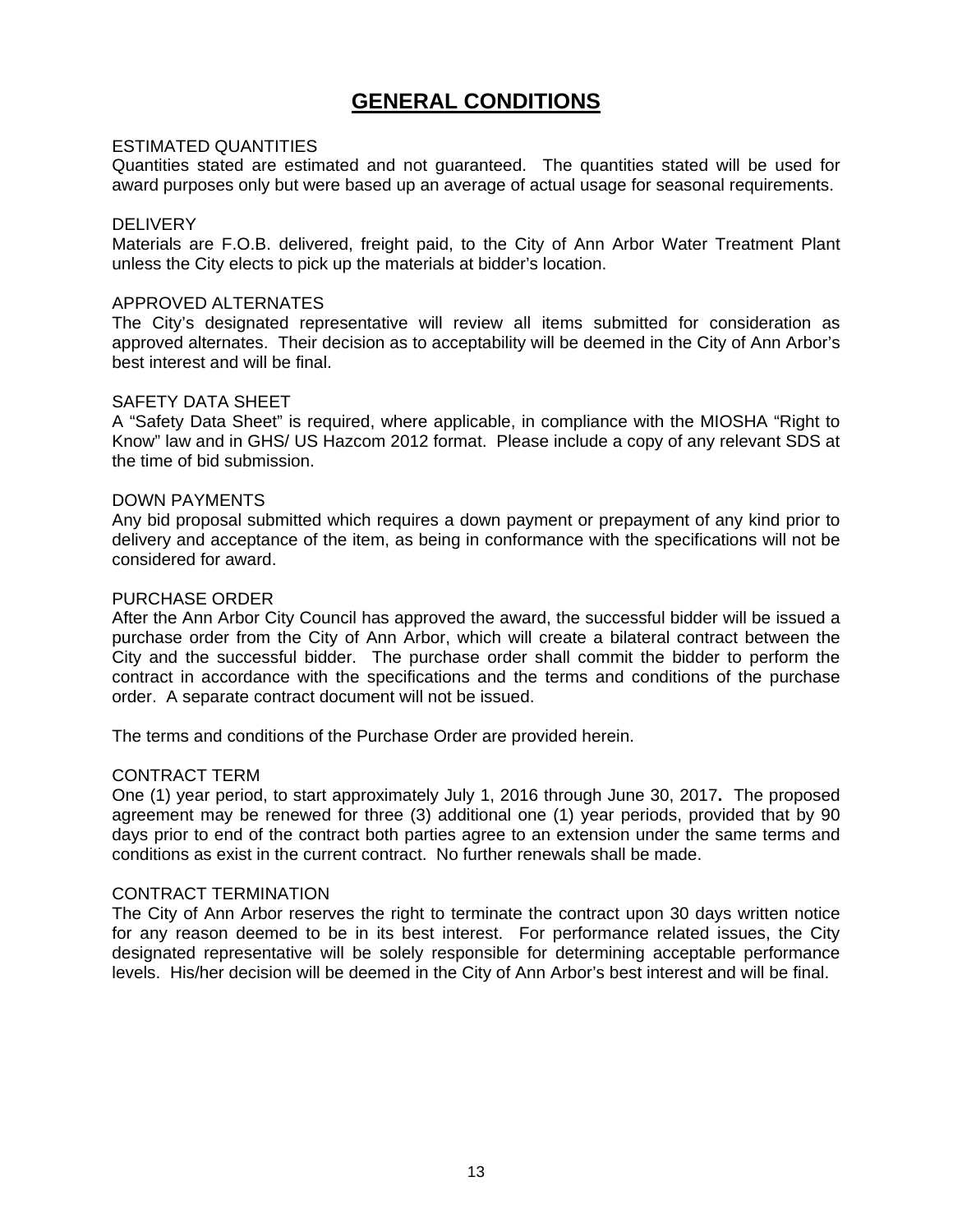#### **City of Ann Arbor: General Terms and Conditions The following General Terms and Conditions shall apply.**

**Tax Exemption:** The City of Ann Arbor is tax exempt, ID# 38- 6004534.

**Acceptance of Contract**: This order is the City's contract to purchase the goods and services described on the reverse front side of this document from the Vendor. The City's placement of this order is expressly conditioned upon the Vendor's acceptance of all the terms and conditions of purchase contained on or attached to this purchase order. All specifications, drawings, and data submitted to the Vendor with this order are hereby incorporated and made part hereof.

**Amendments**: No agreement or understanding to modify this contract shall be binding upon the City unless in writing and signed by the City's authorized agent.

**Delivery:** All prices must be F.O.B. delivery point. Time is of the essence on this contract. If delivery dates cannot be met, the Vendor agrees to advise the City, in writing of the earliest possible shipping date. The City reserves the right to cancel or purchase elsewhere and hold the Vendor accountable.

**Risk of Loss:** Regardless of F.O.B. point, the Vendor agrees to bear all risk of loss, injury, or destruction of goods and materials ordered herein which may for any reason occur prior to delivery or acceptance by the City, whichever is later. No such loss, injury, or destruction shall release the Vendor from any obligations hereunder.

**Inspection:** Goods and materials must be properly packaged. Damaged goods and materials will not be accepted. The City reserves the right to inspect the goods at a reasonable time subsequent to delivery where circumstances or conditions prevent effective inspection of the goods at the time of delivery. All rejected goods shall be returned to the Vendor at no cost to the City, whether the damage is readily apparent at the time of delivery or later. The City's acceptance is conditioned on such inspection.

**Patents and Copyrights:** If an article sold and delivered to the City hereunder shall be protected by any applicable patent or copyright, the Vendor agrees to indemnify and save harmless the City, from and against any and all suits, claims, judgments, and costs instituted or recovered against it by any person whomsoever on account of the use or sale of such articles by the City in violation or right under such patent or copyright.

**Uniform Commercial Code:** All applicable portions of the Michigan Uniform Commercial Code shall govern contracts for goods with the City of Ann Arbor; except as modified by contract documents.

**Non-waiver of Rights**: No failure of either party to exercise any power given to it hereunder or to insist upon strict compliance by the other party with its obligations hereunder, and no custom or practice of the parties at variance with the terms hereof, nor any payment under this agreement shall constitute a waiver of either party's right to demand exact compliance with the terms hereof.

**Material Safety Data Sheets:** Applicable Material Safety Data Sheets, in compliance with OSHA/MIOSHA hazard communication regulations/standards, must be provided by the Vendor to the City at the time of purchase.

**Assignments:** The Vendor agrees not to assign or transfer this contract or any part thereof without the written consent of the City of Ann Arbor, acting through its authorized representative. Any unauthorized assignment may subject the contractor to immediate termination.

**Laws Governing, Severability:** This contract shall be governed by and construed according to the laws of the State of Michigan. Vendor agrees to submit to the jurisdiction and venue of the Circuit Court of Washtenaw County, MI, or if original jurisdiction is established, the U.S. District Ct. for Eastern District of MI, Southern Division. The Vendor stipulates venues referenced are convenient and waives any claim of non-convenience. If any term herein is found to be ineffective, unenforceable or illegal under any present or future laws, such term shall be fully severable, and the remaining terms shall not be affected and shall remain full force and effect.

**Prevailing Wage:** It shall be the responsibility of the Vendor to comply, when applicable, with the prevailing wage requirements and/or the Davis-Bacon Act as amended.

**Living Wage:** It shall be the responsibility of the Vendor to comply, when applicable, with the City of Ann Arbor's Living Wage Ordinance as defined in Chapter 23, Section 1:811-1:821.

**Non-Discrimination**: It shall be the responsibility of the Vendor to comply, when applicable, with, all State, Federal and Local nondiscrimination laws, including MCL 37.2209 and Section 9:158 of the City Code.

**Indemnification:** To the fullest extent permitted by law the Vendor shall indemnify, defend and hold the City, its officers, employees and agents harmless from all suits, claims, judgments and expenses including attorney's fees resulting or alleged to result from any act or omission, associated with the performance of this contract by the Vendor or anyone acting on the Vendor's behalf under this contract. The Vendor shall not be responsible to indemnify the City for losses or damages caused by or resulting from the City's sole negligence. This indemnity survives delivery and acceptance of the Vendor's goods and services.

**Warranty:** The Vendor warrants to the City that all goods and services furnished hereunder will conform in all respects to the terms of this contract, including any drawings, specifications and standards incorporated herein. In addition, the Vendor warrants the goods and services are suitable for and will perform in accordance with the purposes for which they were intended.

**Payment Terms:** The City of Ann Arbor's payment terms are net 30. The payment date will be calculated based on the invoice receipt date or delivery date, whichever is later.

**Payments:** All invoices for goods and services shall be emailed to accountspayable@a2gov.org. Mailed invoices shall be addressed to the City of Ann Arbor, Accounts Payable, P.O. Box 8647, Ann Arbor, MI 48107, as indicated on the front of this purchase order. Invoices must include the Vendor's name, phone number, and clearly listed item descriptions, quantities and units of measure. The Vendor acknowledges and understands that invoices not addressed as stated above shall have the net 30 begin once the invoice is received by Accounts Payable.

**Compliance with Laws:** The Vendor certifies that in performing this contract it will comply with all applicable provisions of Federal, State and Local laws, regulations, rules and orders.

**Termination for Cause**: In the event the Vendor fails, at any time, to comply with, fully perform or strictly adhere to any covenant, condition or representation contained within the contract, the City shall have the right to give written notice to Vendor of such failure. If such failure is not cured to the City's satisfaction within ten (10) business days from the time of delivery to Vendor of such notice, the City shall have the right to terminate immediately without the requirement of a further notice.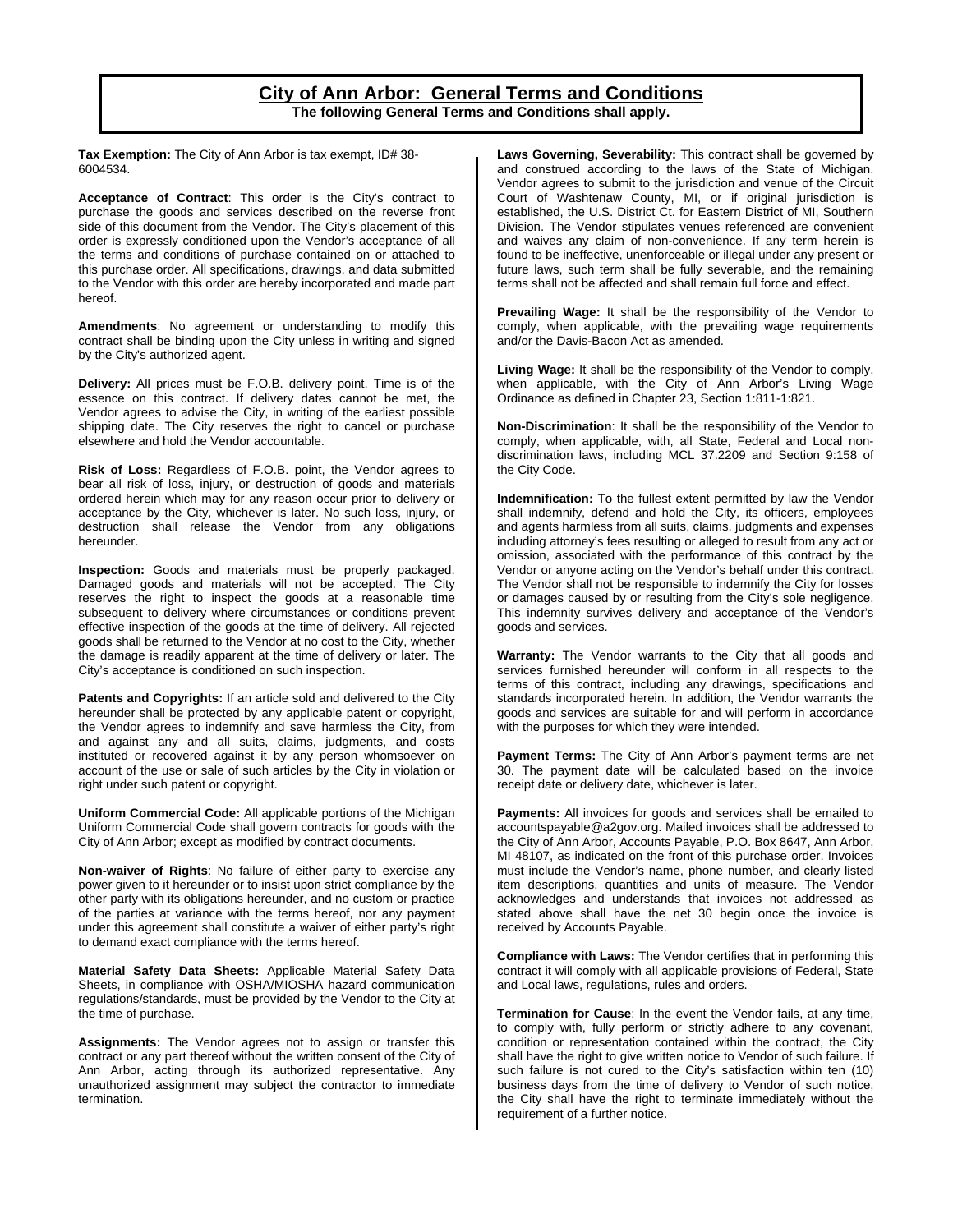#### **CITY OF ANN ARBOR DECLARATION OF COMPLIANCE**

#### Non-Discrimination Ordinance

The "non discrimination by city contractors" provision of the City of Ann Arbor Non-Discrimination Ordinance (Ann Arbor City Code Chapter 112, Section 9:158) requires all contractors proposing to do business with the City to treat employees in a manner which provides equal employment opportunity and does not discriminate against any of their employees, any City employee working with them, or any applicant for employment on the basis of actual or perceived age, arrest record, color, disability, educational association, familial status, family responsibilities, gender expression, gender identity, genetic information, height, HIV status, marital status, national origin, political beliefs, race, religion, sex, sexual orientation, source of income, veteran status, victim of domestic violence or stalking, or weight. It also requires that the contractors include a similar provision in all subcontracts that they execute for City work or programs.

In addition the City Non-Discrimination Ordinance requires that all contractors proposing to do business with the City of Ann Arbor must satisfy the contract compliance administrative policy adopted by the City Administrator. A copy of that policy may be obtained from the Purchasing Manager

The Contractor agrees:

- (a) To comply with the terms of the City of Ann Arbor's Non-Discrimination Ordinance and contract compliance administrative policy.
- (b) To post the City of Ann Arbor's Non-Discrimination Ordinance Notice in every work place or other location in which employees or other persons are contracted to provide services under a contract with the City.
- (c) To provide documentation within the specified time frame in connection with any workforce verification, compliance review or complaint investigation.
- (d) To permit access to employees and work sites to City representatives for the purposes of monitoring compliance, or investigating complaints of non-compliance.

The undersigned states that he/she has the requisite authority to act on behalf of his/her employer in these matters and has offered to provide the services in accordance with the terms of the Ann Arbor Non-Discrimination Ordinance. The undersigned certifies that he/she has read and is familiar with the terms of the Non-Discrimination Ordinance, obligates the Contractor to those terms and acknowledges that if his/her employer is found to be in violation of Ordinance it may be subject to civil penalties and termination of the awarded contract.

Company Name

Signature of Authorized Representative Date

\_\_\_\_\_\_\_\_\_\_\_\_\_\_\_\_\_\_\_\_\_\_\_\_\_\_\_\_\_\_\_\_\_\_\_\_\_\_\_\_

\_\_\_\_\_\_\_\_\_\_\_\_\_\_\_\_\_\_\_\_\_\_\_\_\_\_\_\_\_\_\_\_\_\_\_\_\_\_\_\_\_\_\_\_\_\_\_\_\_\_\_\_\_\_\_\_

\_\_\_\_\_\_\_\_\_\_\_\_\_\_\_\_\_\_\_\_\_\_\_\_\_\_\_\_\_\_\_\_\_\_\_\_\_\_\_\_\_\_\_\_\_\_\_\_\_\_\_\_\_\_\_\_

\_\_\_\_\_\_\_\_\_\_\_\_\_\_\_\_\_\_\_\_\_\_\_\_\_\_\_\_\_\_\_\_\_\_\_\_\_\_\_\_\_\_\_\_\_\_\_\_\_\_\_\_\_\_\_\_

\_\_\_\_\_\_\_\_\_\_\_\_\_\_\_\_\_\_\_\_\_\_\_\_\_\_\_\_\_\_\_\_\_\_\_\_\_\_\_\_\_\_\_\_\_\_\_\_\_\_\_\_\_\_\_\_

Print Name and Title

Address, City, State, Zip

Phone/Email address

**Questions about the Notice or the City Administrative Policy, Please contact:**  Procurement Office of the City of Ann Arbor (734) 794-6500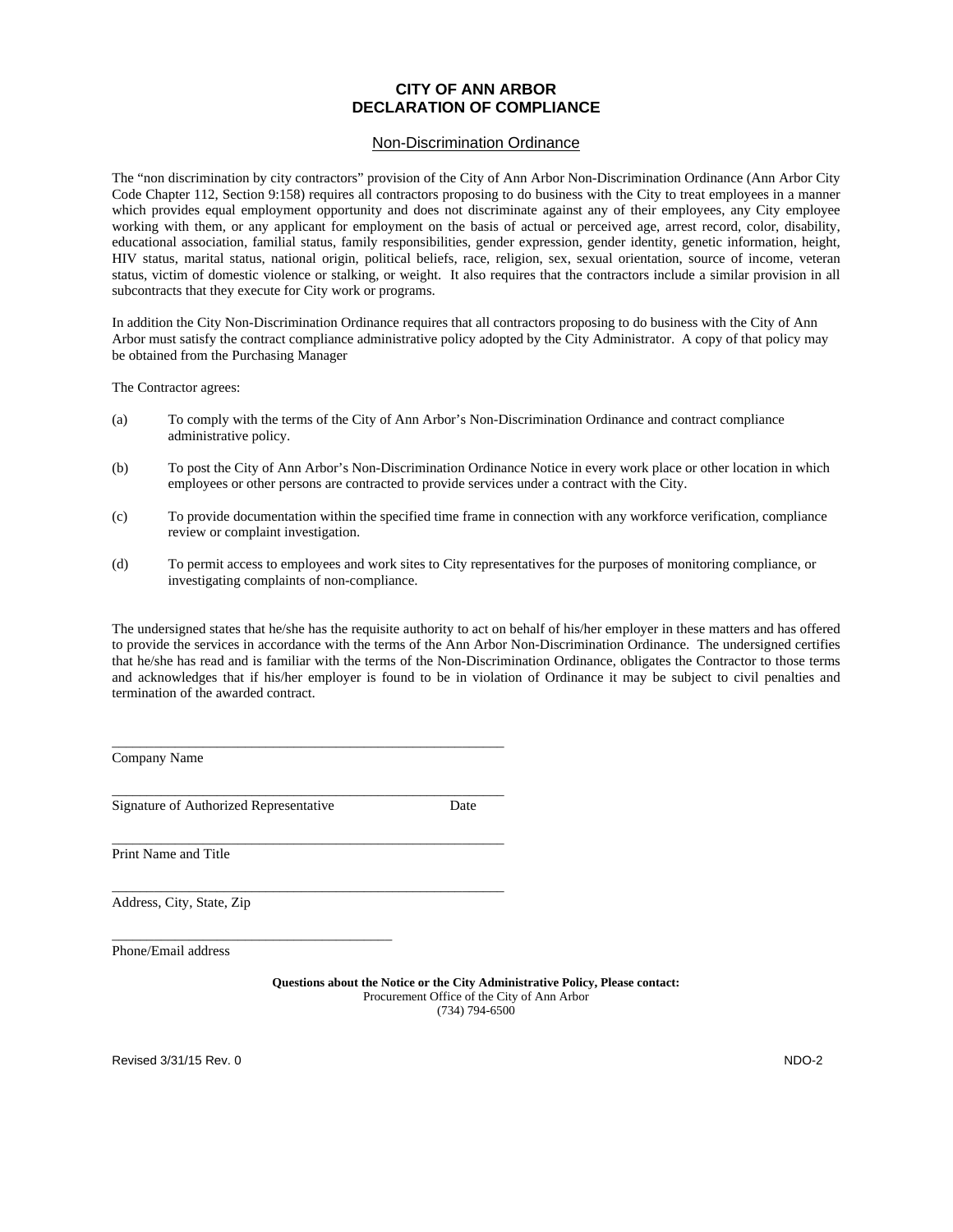# **CITY OF ANN ARBOR NON-DISCRIMINATION ORDINANCE**

#### Relevant provisions of Chapter 112, Nondiscrimination, of the Ann Arbor City Code are included below. You can review the entire ordinance at www. a2gov.org/departments/city-clerk

**Intent: It is the intent of the city that no individual be denied equal protection of the laws; nor shall any individual be denied the enjoyment of his or her civil or political rights or be discriminated against because of actual or perceived age, arrest record, color, disability, educational association, familial status, family responsibilities, gender expression, gender identity, genetic information, height, HIV status, marital status, national origin, political beliefs, race, religion, sex, sexual orientation, source of income, veteran status, victim of domestic violence or stalking, or weight.** 

**Discriminatory Employment Practices: No person shall discriminate in the hire, employment, compensation, work classifications, conditions or terms, promotion or demotion, or termination of employment of any individual. No person shall discriminate in limiting membership, conditions of membership or termination of membership in any labor union or apprenticeship program.** 

**Discriminatory Effects: No person shall adopt, enforce or employ any policy or requirement which has the effect of creating unequal opportunities according to actual or perceived age, arrest record, color, disability, educational association, familial status, family responsibilities, gender expression, gender identity, genetic information, height, HIV status, marital status, national origin, political beliefs, race, religion, sex, sexual orientation, source of income, veteran status, victim of domestic violence or stalking, or weight for an individual to obtain housing, employment or public accommodation, except for a bona fide business necessity. Such a necessity does not arise due to a mere inconvenience or because of suspected objection to such a person by neighbors, customers or other persons.** 

**Nondiscrimination by City Contractors: All contractors proposing to do business with the City of Ann Arbor shall satisfy the contract compliance administrative policy adopted by the City Administrator in accordance with the guidelines of this section. All city contractors shall ensure that applicants are employed and that employees are treated during employment in a manner which provides equal employment opportunity and tends to eliminate inequality based upon any classification protected by this chapter. All contractors shall agree not to discriminate against an employee or applicant for employment with respect to hire, tenure, terms, conditions, or privileges of employment, or a matter directly or indirectly related to employment, because of any applicable protected classification. All contractors shall be required to post a copy of Ann Arbor's Non-Discrimination Ordinance at all work locations where its employees provide services under a contract with the city.** 

**Complaint Procedure: If any individual has a grievance alleging a violation of this chapter, he/she has 180 calendar days from the date of the individual's knowledge of the allegedly discriminatory action or 180 calendar days from the date when the individual should have known of the alleged discriminatory action to file a complaint with the city's Human Rights Commission. If an individual fails to file a complaint alleging a violation of this chapter within the specified time frame, the complaint will not be considered by the Human Rights Commission. The complaint should be made in writing to the Human Rights Commission. The complaint may be filed in person with the City Clerk, by e-mail at aahumanrightscommission@gmail.com, or by mail (Ann Arbor Human Rights Commission, PO Box 8647, Ann Arbor, MI 48107). The complaint must contain information about the alleged discrimination, such as name, address, phone number of the complainant and location, date and description of the alleged violation of this chapter.** 

**Private Actions For Damages or Injunctive Relief: To the extent allowed by law, an individual who is the victim of discriminatory action in violation of this chapter may bring a civil action for appropriate injunctive relief or damages or both against the person(s) who acted in violation of this chapter**